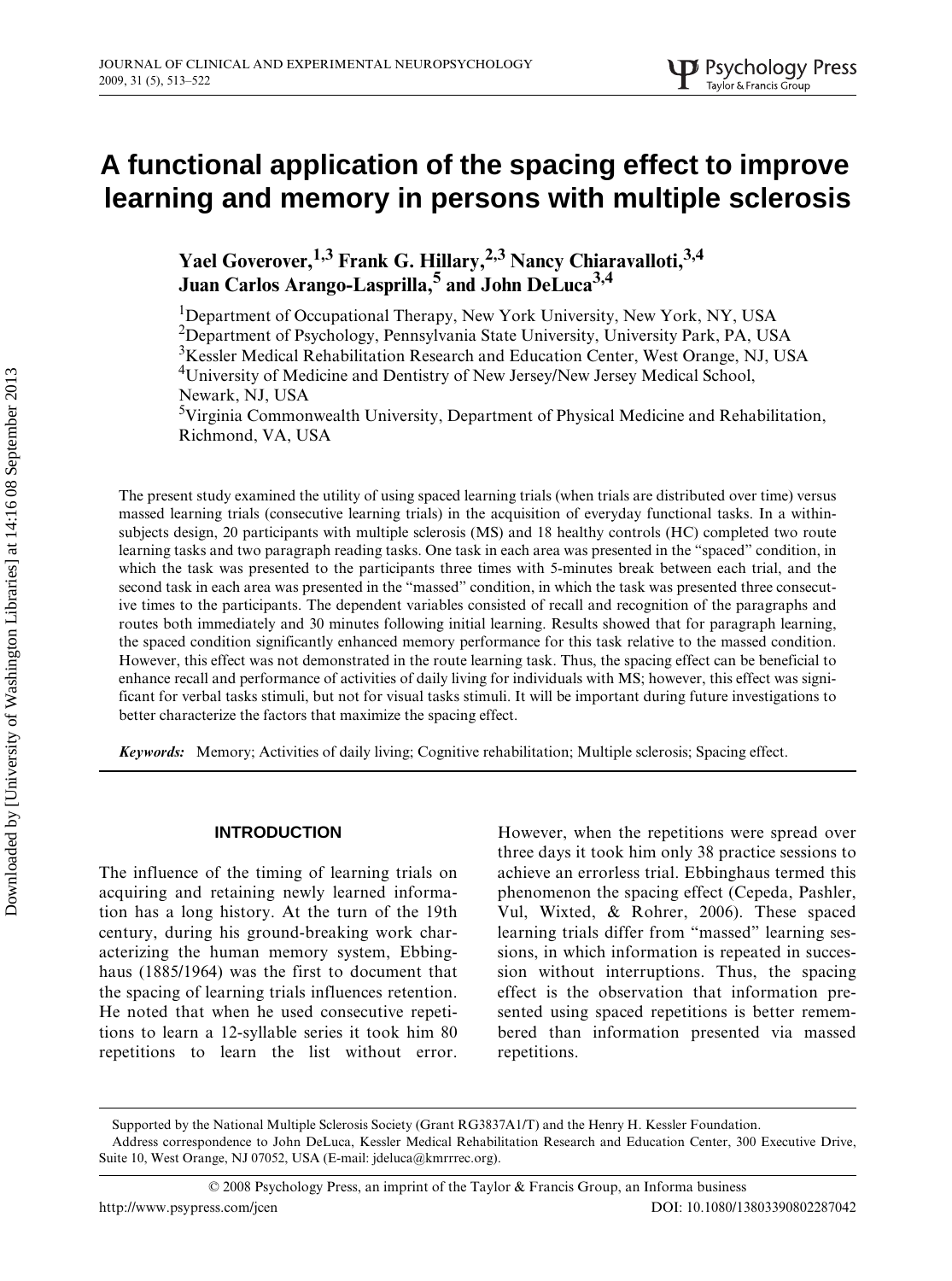The spacing effect appears to be a natural phenomenon of the human memory system that does not require conscious effort, training, or additional mental operations by the individual (Challis, 1993; Russo, Parkin, Taylor, & Wilks, 1998). Furthermore, Goetti (1996) suggests that informationprocessing style, task familiarity, and motivation are important factors when learning a task and may therefore influence the magnitude of the spacing effect. Research has demonstrated that the spacing effect is not modality specific. The spacing effect has been observed using verbal memory tasks, such as list recall, paired associates, and paragraph recall (Challis, 1993; Janiszewski, Noel, & Sawyer, 2003; Kahana & Greene, 1993; Krug, Davis, & Glover, 1990), facial recognition tasks (Mammarella, Russo, & Avons, 2002; Russo et al., 1998), picture learning (Hintzman & Rogers, 1973), skill learning, such as mirror tracing or video game acquisition (Donovan & Radosevich, 1999), and specific skill learning, such as aircraft recognition (Goetti, 1996). The spacing effect is noted for its ubiquity and robustness (Braun & Rubin, 1998; Challis, 1993).

To date, most of the research on the spacing effect has been conducted with healthy individuals in laboratory settings (e.g., Challis, 1993; Kahana & Howard, 2005; Janiszewski et al., 2003). Some researchers have examined how the spacing effect might facilitate learning and memory of different tasks in clinical populations who may exhibit memory deficits, including individuals with amnesia (Cermak, Verfaellie, Lanzoni, Mather, & Chase, 1996), dementia (Camp, Foss, Stevens, & O'Hanlon, 1996), and traumatic brain injury (Hillary et al., 2003). These studies indicate that the spacing effect can effectively facilitate retention of newly learned material in patients with memory impairments.

A significant number of individuals with multiple sclerosis (MS) suffer from impaired learning and memory (Bobholz et al., 2006; Drew, Tippett, Starkey, & Isler, 2008). Results from several recent MS studies suggest that the learning and memory deficits are due to impairment in initial acquisition of information rather than from impaired retrieval from long-term storage (DeLuca, Barbieri-Berger, & Johnson, 1994; DeLuca, Gaudino, Diamond, Christodoulou, & Engel, 1998; Gaudino, Chiaravalloti, DeLuca, & Diamond, 2001). Because new learning has been shown to be at the center of learning and memory disorders in MS, treatment must be focused on acquisition of new information, hence resulting in improved subsequent recall and recognition. While the spacing effect may prove to be especially beneficial, however, there are no studies examining the utility of the spacing effect in persons with MS.

Deficits in new learning and memory have important implications for everyday function such as activities related to work, school, and community integration (Beatty, Blanco, Wilbanks, Paul, & Hames, 1995; Finlayson, Impey, Nicolle, & Edwards, 1998). The application of memory strategies, such as the spacing effect, may positively affect everyday functional activity and overall quality of life (Barker-Collo, 2006; Shevil & Finlayson, 2006). To date, research examining the impact of the spacing effect is conducted primarily in the laboratory, and the influence of the spacing effect on everyday activities in clinical samples has not been studied.

If the spacing effect is indeed effective in improving learning and memory in MS, and its application can be extended to the learning of everyday activities, then the strategy can be integrated into rehabilitation protocols and aid in maximizing functional recovery. Therefore, the purpose of the present study was to determine whether spaced learning enhances memory of everyday functional tasks in persons with MS and to examine the differential influence of the nature of the learning task (visual procedural tasks vs. verbal episodic tasks).

#### **METHOD**

# **Participants**

Participants consisted of 20 individuals with clinically definite MS, diagnosed according to the criteria of Poser et al. (1983), and 18 healthy control participants (HC). Participants were excluded from the present study if they had: (a) a history of neurological illness or injury (besides MS for the MS group); (b) a history of psychiatric illness; (c) a history of alcohol or drug abuse; or (d) severe visual or motor impairment. All individuals with MS were at least one month after the most recent exacerbation and were free of corticosteroid use. Demographic characteristics of the two groups are provided in Table 1. The two groups did not differ significantly with regard to age, education, or gender.

## **General procedures**

Participants with MS were recruited by advertisements distributed at local support groups and clinics. HC were recruited via flyers and word of mouth throughout the local community. Upon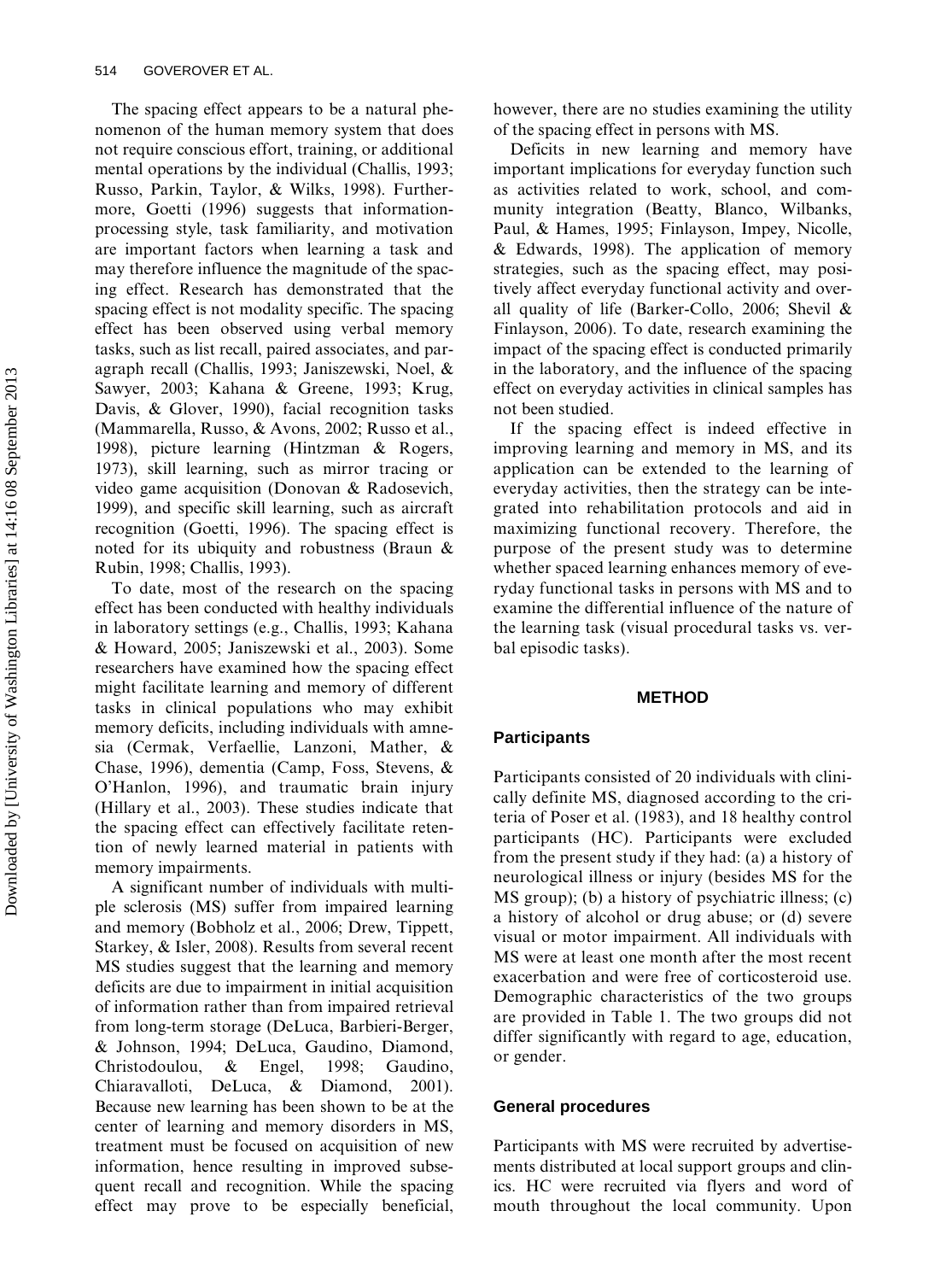|                                    | $MS(n = 20)$ HC (n = | 18)             | F                  | p              |  |  |
|------------------------------------|----------------------|-----------------|--------------------|----------------|--|--|
| Age                                | $48.4 \pm 8.8$       | $41.4 \pm 12.9$ | 3.8                | ns             |  |  |
| Education                          | $15.3 \pm 1.9$       | $16.4 \pm 1.5$  | 3.7                | ns             |  |  |
| WRAT-3                             | $49.5 \pm 4.9$       | $52.0 \pm 3.0$  | 3.5                | n <sub>s</sub> |  |  |
| Gender $(\% )$                     |                      |                 | $\chi^2(1) = 0.35$ | ns             |  |  |
| Males                              | 20                   | 33.3            |                    |                |  |  |
| Females                            | 80                   | 66.7            |                    |                |  |  |
| Disease type $(\%$                 |                      |                 |                    |                |  |  |
| Relapsing<br>remitting             | 65                   |                 |                    |                |  |  |
| Primary<br>progressive             | 15                   |                 |                    |                |  |  |
| Secondary<br>progressive           | 20                   |                 |                    |                |  |  |
| <b>Disease</b><br>duration (years) | $10.6 \pm 6.7$       |                 |                    |                |  |  |

**TABLE 1**  Demographic data

*Note.*  $MS =$  multiple sclerosis.  $HC =$  healthy controls. WRAT-3 = Wide Range Achievement Test–Third Edition. *ns* = not significant.

initial phone contact, potential participants were screened for participation based on the inclusion/ exclusion criteria discussed above. Participants were then scheduled for interview and testing. All recruitment and experimental procedures were approved by the Institutional Review Board (IRB) and Health Insurance Portability and Accountability Act (HIPAA) compliance boards. Before study enrollment, all participants indicated willingness to participate in the study by signing a consent form approved by the IRB. The testing session lasted approximately 2 hours, in which the neuropsychological battery and the spacing effect protocol were administered. All participants were paid for their participation.

#### **Neuropsychological measures**

All participants enrolled in the study went through neuropsychological testing to assess their current levels of cognitive performance. The neuropsychological measures utilized in this study are presented in Table 2.

# **Emotional measures**

# *State–Trait Anxiety Inventory (STAI; Spielberger, 1983)*

The STAI is a commonly used, standardized measure of anxiety. Higher STAI "state" and "trait" scores correspond to more anxiety. Both STAI "state" and "trait" scores were used in data analysis.

# *Chicago Multiscale Depression Inventory (CMDI; Nyenhuis et al., 1998)*

This is a 50-item self-report measure designed to assess depression in MS and other chronic medical populations. The CMDI contains three subscales—Mood, Evaluative, and Vegetative (24 questions)—and 18 items that are not related to any of the three subscales. The total CMDI score was used in the present study as a measure of depressive symptomatology.

## **Memory tasks**

The two memory tasks included in this study were a paragraph learning task and a route learning task. These tasks were developed for this study by the first and second authors of this study. The goal

| Domain of function  | Test                                                    | Dependent measure                                                                                                                                          |  |  |  |
|---------------------|---------------------------------------------------------|------------------------------------------------------------------------------------------------------------------------------------------------------------|--|--|--|
| Working memory      | Digit Span subtest (WAIS–R).                            | Sum of the number of correct responses for the Digit Span<br>Forward and Backwards tests.                                                                  |  |  |  |
| Processing speed    | SDMT-oral version                                       | Total number of correct responses in 90 s.                                                                                                                 |  |  |  |
| Learning and memory | <b>CVLT</b>                                             | Total words recalled in Trials 1–5 and Discriminability<br>score, as they are asserted to be most sensitive to cognitive<br>impairment in persons with MS. |  |  |  |
| Executive functions | D-KEFS                                                  |                                                                                                                                                            |  |  |  |
|                     | <b>Trail Making Test</b>                                | Score from the Number-Letter Switching subtest.                                                                                                            |  |  |  |
|                     | Verbal Fluency Test (Letter Fluency)                    | Sum of the number of words generated within 1 minute with<br>each of the three letters $(F, A, S)$ .                                                       |  |  |  |
|                     | Color–Word Interference Test (Inhibition/<br>Switching) | Time to completion on the Inhibition/Switching.                                                                                                            |  |  |  |

**TABLE 2**  Neuropsychological tests

*Note.* WAIS–R = Wechsler Adult Intelligence Scale–Revised manual; Wechsler, 1981. SDMT = Symbol Digit Modalities Test (Smith, 1982). CVLT *=* California Verbal Learning Test (Delis, Kramer, Kaplan, & Ober, 1987). D-KEFS = Delis–Kaplan Executive Function System (Delis, Kaplan, & Kramer, 2000).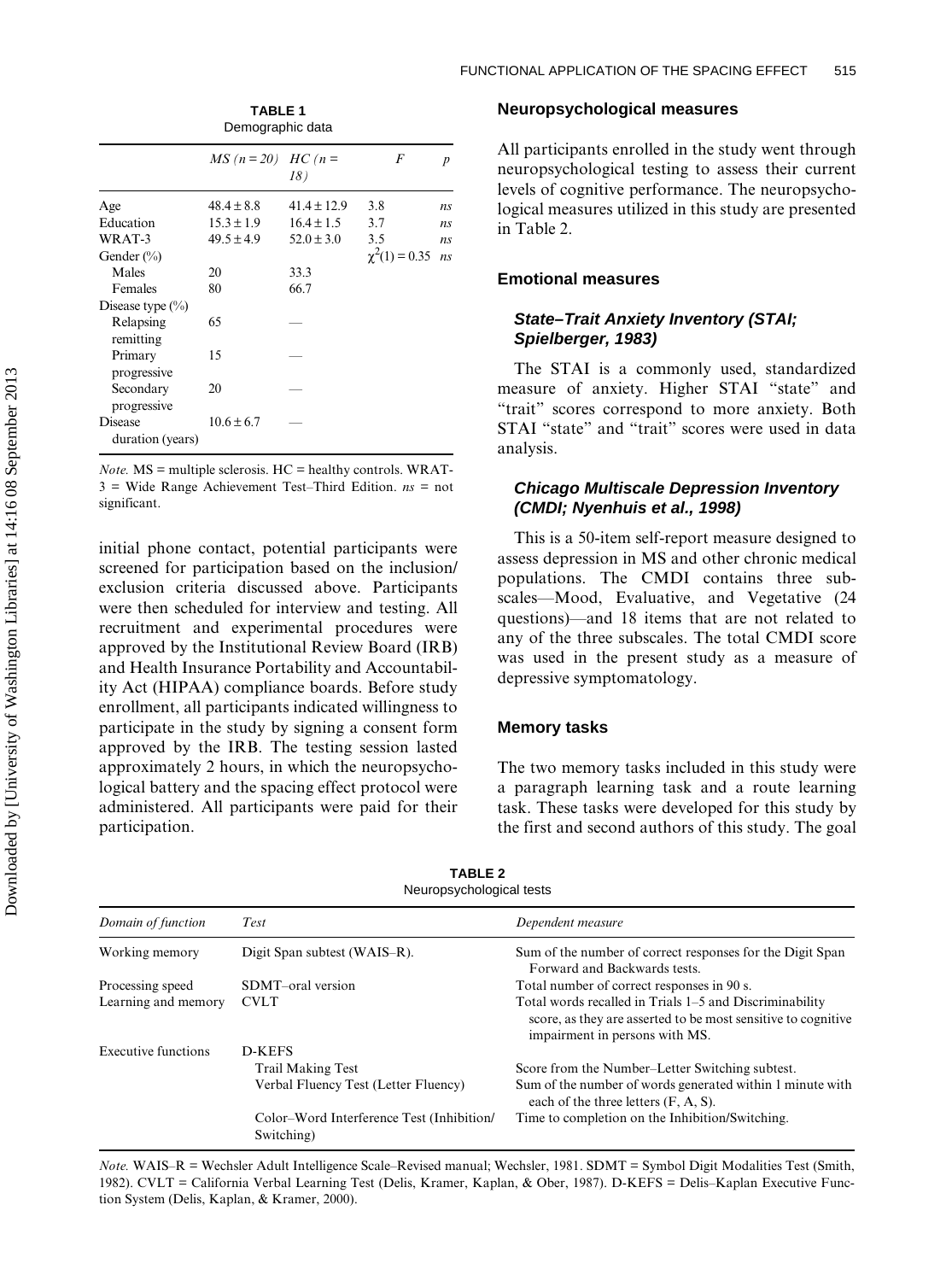in using these separate tests was to measure verbal and nonverbal learning and memory processes on tasks that could be encountered during day-to-day functioning. The Paragraph Learning Task is verbal stimulus whereas the Route Learning Task is visual in nature. Each of these tasks was developed with alternate forms. These alternate forms were equivalent in the number of items to be remembered and recalled; the Paragraph Learning Task involved two different paragraphs, and the Route Learning Task included two black-and-white maps. For each task, participants received a total of three learning trials, and exposure to the task materials during the learning trials was either massed or spaced.

## *Paragraph Learning Task*

The Paragraph Learning Task required the participant to read aloud two short paragraphs (one in a massed condition and one in a spaced condition, described below) three times. Both paragraphs were taken from a newspaper and contained 84 words, five sentences, and 14 elements of information. Following the three learning trials, two recall trials were conducted: (a) immediate recall, and (b) 30-minute delayed recall. Participants were asked to repeat back the paragraph provided to them "as close to the same words as possible." The dependent measures of this task were total number of elements recalled for each of the immediate and delayed free recall trials, ranging from 0 to 14.

#### *Route Learning Task*

The Route Learning Task was designed to simulate the procedure of learning and recalling a simple set of visual instructions when a new route is learned (e.g., when traveling to a new place). The routes were taken from a tour map of London. Each of the routes to be learned consisted of 13 different streets and 13 "turns" to be memorized. The three learning trials consisted of the examiner visually presenting the route (including the route streets and turns) using a red laser pointer on a map. During the presentation of the route, the examiner was positioned across a table from the participant, and each route presentation lasted 20 seconds. Following three learning trials, a recall trial was obtained by asking the participant to draw the route on the map without further presentation. An identical recall trial was performed after a 30-minute delay. For every correct turn and street traced, 1 point was awarded. The range of possible scores ranged from 0 (not remembering anything) to 26 (accurate recollection of the route). The dependent variables were the total score for immediate and delayed free recall trials.

## **Massed and spaced trials procedure**

Figure 1 provides summary of the two testing procedures. In a within-group design, each participant was presented with two versions of each task. One version of each task was presented in a massed condition and one in a spaced condition. The condition (spaced vs. massed) and order of task presentation were counterbalanced to control for systematic order effects. For example, if one participant initially learned the Route Learning Task (Version a) in a spaced condition and Route Learning Task (Version b) in a massed condition, than the second participant started with the Paragraph Learning Task (Version a) in a spaced presentation and the Paragraph Learning Task (Version b) in a massed presentation. This participant proceeded with Route Learning Task (Version a) learned in a massed condition and Version b in a spaced condition and so on.

Procedures for the spaced condition: In the spaced condition, the participants were asked to read a single paragraph aloud or watch as a route was traced on a single map with a laser pointer by the researcher. Following a 5-minute delay, during which participants completed neuropsychological tests, participants were asked to again read the same paragraph aloud or watch the identical route map traced a second time. This procedure was repeated once again after yet another 5-minute delay (again, neuropsychological test were completed during this break). Immediately following this third presentation, participants were asked to recall the learned information (either the paragraph or the route). The immediate free recall of either the paragraph or route tasks was followed by a 30-minute delay during which the participants completed several additional neuropsychological tests (described in the neuropsychological testing) and then once again were asked to recall the learned material.

Procedures for the massed condition: In the massed condition, participants were present with three consecutive presentation of the be-learned material (either paragraph or route), followed by an immediate free recall trial. Following a 30-minute delay participants were again asked to recall as many details from the paragraph as possible and to reproduce the map route.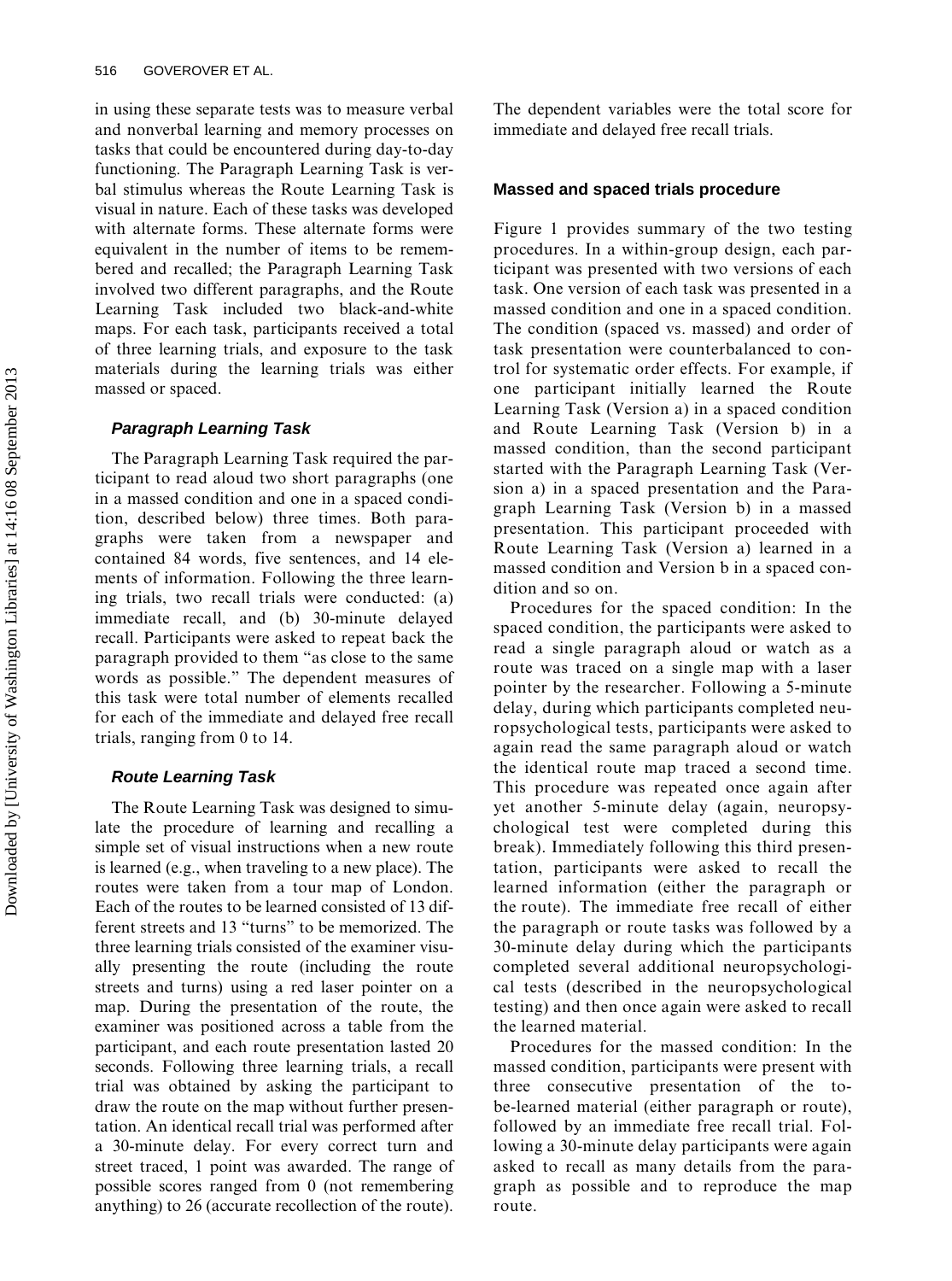

**Figure 1.** Study procedural flow of the spacing effect protocol for both MS and HC participants. \*Task refers to either following a route on a map or paragraph learning. \*\*Version refers to the two alternative versions related to each task (two versions to each: Version a and Version b). NP refers to neuropsychological testing.

## **Data analysis**

To determine differences in demographic, neuropsychological, and behavioral characteristics between the two groups, one-way analyses of variance (ANOVAs) were conducted. To analyze performance on the spacing effect protocol, performance on the paragraph and route tasks were each analyzed by a 2 (group: MS vs. HC)  $\times$  2 (condition: massed vs. spaced)  $\times$  2 (time: immediate vs. 30 minutes) repeated measures ANOVA with group as the between-group factor and condition and time as within-group factors. Effect size was determined by calculating  $η<sup>2</sup>$ .

#### **RESULTS**

# **Neuropsychological and emotional functioning**

Cognitive and emotional functioning for the MS and HC participants are presented in Table 3. The MS group performed significantly worse than the HC group on all tasks except for the California Verbal Learning Test (CVLT; sum of five trials) and Digit Span Backward. With regard to emotional functioning, scores on the STAI did not differ significantly between groups and fell within the normal range when compared to published normative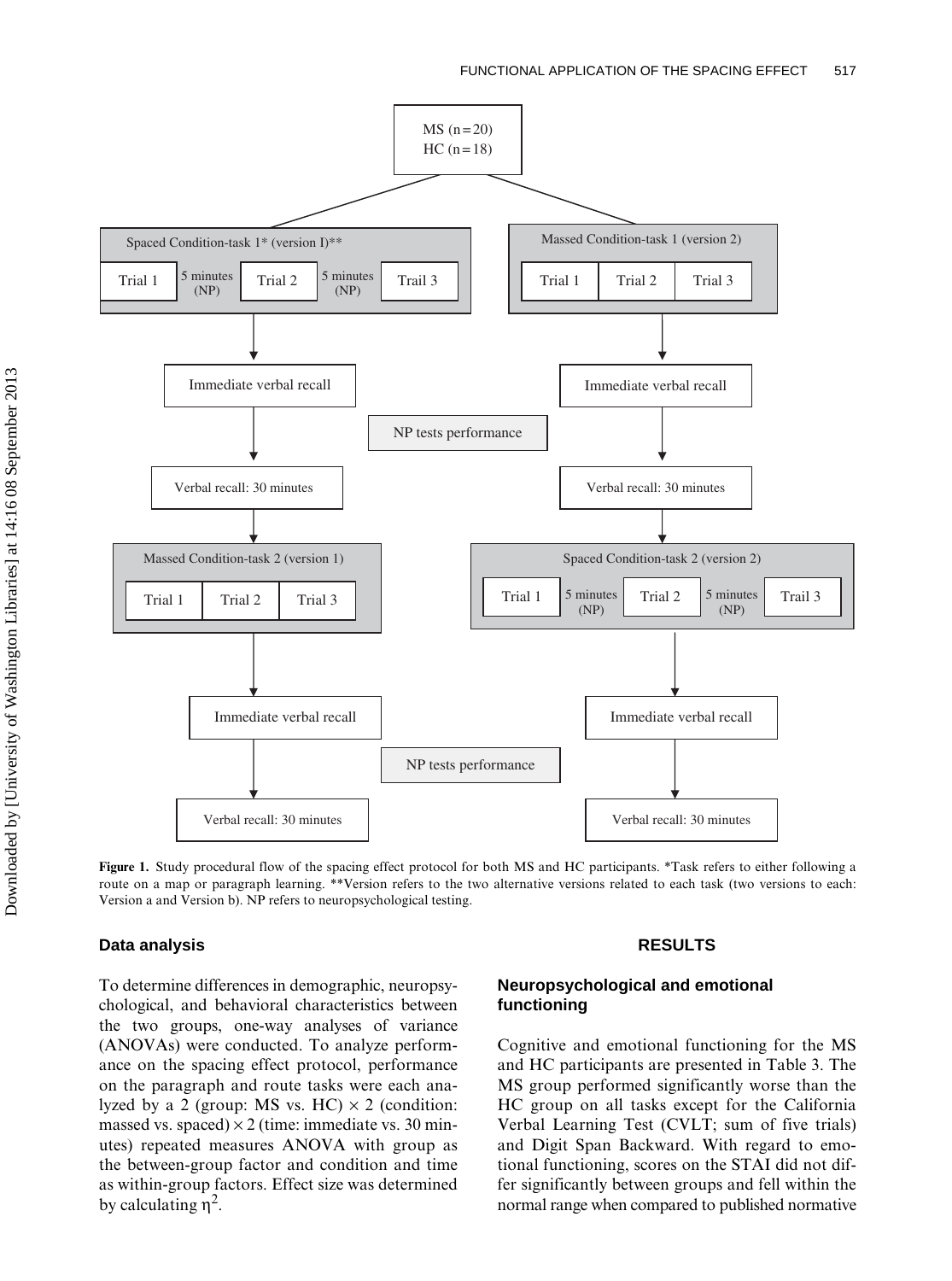| Domain assessed     | Test                                              | $MS(n=20)$       | $HC (n = 18)$   | F        |     |
|---------------------|---------------------------------------------------|------------------|-----------------|----------|-----|
| Processing speed    | <b>SDMT</b>                                       | $48.7 \pm 11.5$  | $58.6 \pm 11.6$ | $7.6***$ | .16 |
| Episodic memory     | CVLT-sum of 5 trials                              | $52.1 \pm 11.8$  | $55.5 \pm 10.0$ | 0.87     | .02 |
|                     | CVLT-Discriminability                             | $91.3 \pm 7.9$   | $96.2 \pm 3.9$  | $5.4*$   | .13 |
| Working memory      | Digit Span Forward                                | $9.5 \pm 2.3$    | $11.3 \pm 1.5$  | $7.6***$ | .17 |
|                     | Digit Span Backward                               | $6.8 \pm 2.2$    | $8.0 \pm 2.4$   | 2.3      | .06 |
| Executive functions | D-KEFS Trail Making Test: Number-Letter Switching | $104.2 \pm 37.5$ | $62.8 \pm 15.1$ | $18.9**$ | .35 |
|                     | D-KEFS Verbal Fluency-Letter Fluency              | $34.1 \pm 11.6$  | $43.1 \pm 11.8$ | $5.5*$   | .13 |
|                     | D-KEFS Color–Word: Inhibition and Switching       | $75.1 \pm 21.9$  | $56.8 \pm 14.8$ | $8.7**$  | .20 |
| Affect              | STAI-state anxiety                                | $33.0 \pm 8.3$   | $31.1 \pm 8.8$  | 0.49     | .01 |
| symptomatology      | STAI-trait anxiety                                | $40.3 \pm 11.7$  | $36.0 \pm 7.0$  | 0.18     | .04 |
|                     | <b>CMDI</b>                                       | $86.5 \pm 32.4$  | $66.1 \pm 15.8$ | $5.8*$   | .13 |

**TABLE 3** Neuropsychological test performance

*Note.* MS = multiple sclerosis. HC = healthy controls. SDMT = Symbol Digit Modalities Test. CVLT *=* California Verbal Learning Test. D-KEFS = Delis–Kaplan Executive Function System. STAI = State–Trait Anxiety Inventory. CMDI = Chicago Multiscale Depression Inventory. Means ± standard deviations.  $*_{p}$  < .05; \*\**p* < .01.

data. However, MS participants reported significantly more depressive symptomatology than HC on the CMDI.

#### **Performance of paragraph learning task**

#### *Condition: Spaced versus massed*

Performance on the Paragraph Learning Task is presented in Figure 2. The mean number of elements recalled under the spaced condition was significantly higher ( $M = 7.87$ ) than tasks that were presented in a massed condition ( $M = 7.25$ ), collapsed across group and time, condition main effect (spaced versus massed),  $F(1, 36) = 4.2$ ,  $p <$ .05, demonstrating a small effect size ( $\eta^2$  = .10).



**Figure 2.** Paragraph Learning Task: Recall scores for spaced (solid lines) versus massed (dotted lines) conditions at each recall time for the multiple sclerosis (MS) and for the healthy control (HC) participants.

#### *Group: MS versus HC*

The MS and HC groups did not differ significantly in the mean number of tasks items recalled collapsed across time and condition; thus the main effect of group was not significant,  $F(1, 36) = 0.16$ ,  $p = .68$ ,  $\eta^2 = .005$ . Additionally, the relative difference between the spaced versus massed conditions was equivalent across participant groups, as indicated by the lack of a significant Group (HC vs.  $MS) \times$  Condition (spaced vs. massed) interaction,  $F(1, 36) = 0.55$ ,  $p = .15$ , with a small effect size ( $\eta^2$ ) = .01). Thus, both HC and MS participants benefited equally from spaced learning, across time during paragraph recall.

#### *Time*

As expected, immediate recall was superior to delayed recall when considering the entire sample,  $F(1, 36) = 32.7, p < .001, \eta^2 = .47$ . However, no interaction was observed between time and condition, or between time and condition and group, suggesting that participants benefited similarly from learning new material in the spaced condition regardless of group membership or time of testing.

#### **Following a route on a map**

#### *Spaced versus massed conditions*

Performance of the route learning task is presented in Figure 3. There were no significant differences between the spaced and massed learning conditions for either the immediate or the 30-minute delayed recall of the Map Learning Task. Thus, there was no effect of distributed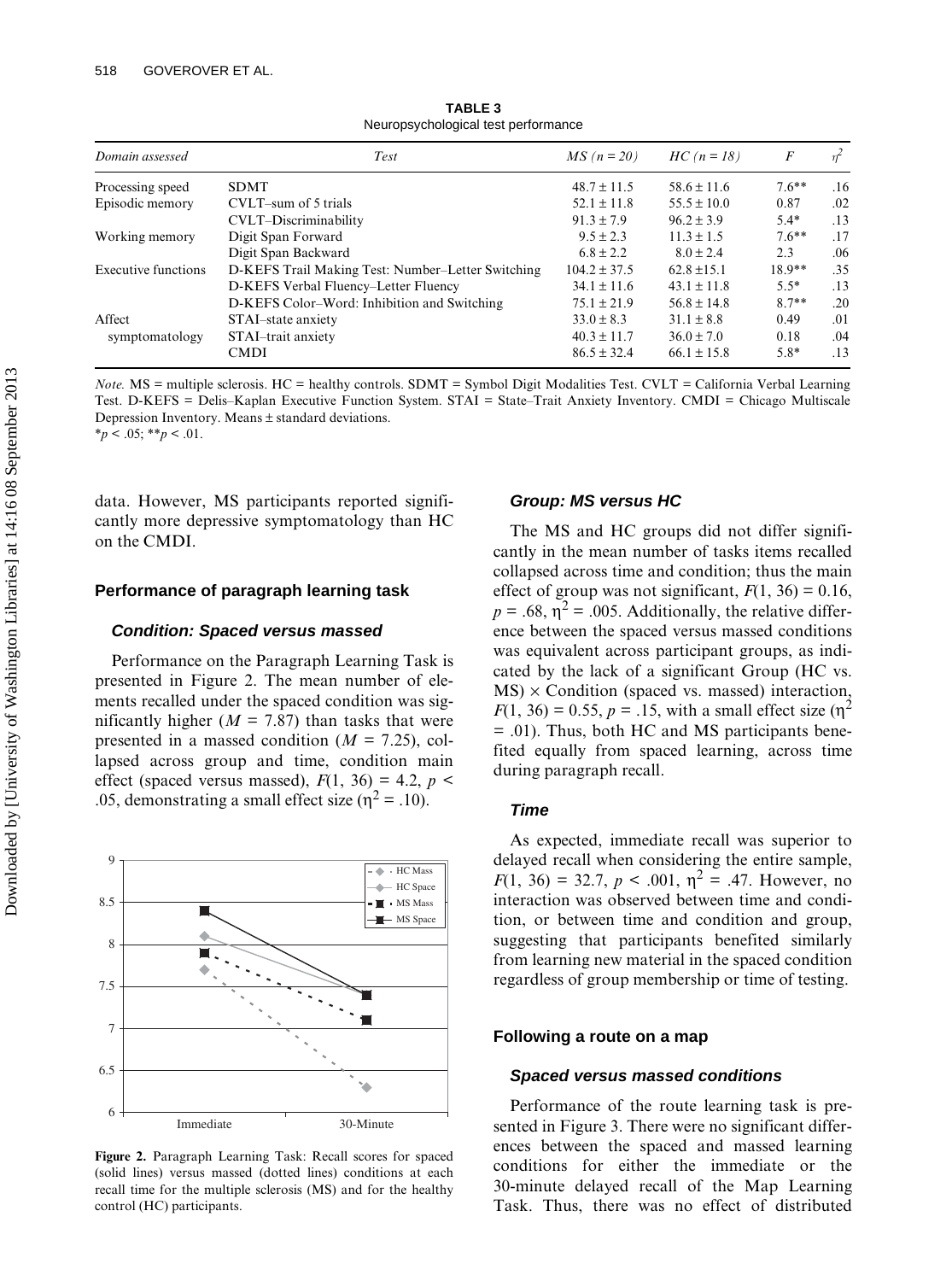

**Figure 3.** Following a route on a map: Recall scores for spaced (solid lines) versus massed (dotted lines) conditions at each recall time for the multiple sclerosis (MS) and for the healthy control (HC) participants.

learning on the route task  $(M = 18.15)$ , condition main effect:  $F(1, 36) = 0.45$ ,  $p = .50$ ,  $\eta^2 = .01$ .

# *MS versus HC*

The main effect of group was not significant,  $F(1, 36) = 0.34, p = .56, \eta^2 = .009$ , indicating that the MS and HC groups did not differ significantly in the mean number of items recalled. Similar to the paragraph tasks, the interaction of participant group and condition (i.e., spaced vs. generated) was not significant,  $F(1, 36) = 0.41$ ,  $p = .52, \eta^2 = .01.$ 

#### *Time*

As expected, the participants performed better during the immediate than during the delayed recall: time main effect,  $F(1, 36) = 10.6, p < .01, \eta^2$ = .22. However, similar to the reading paragraph task, no interaction was observed between time and condition, or between time and condition and group.

#### **DISCUSSION**

Studies of cognitive rehabilitation and memory retraining have typically reported behavioral improvements on laboratory-based tasks, but these findings have proven difficult to extend to functional tasks of everyday activities (Wilson, 1992). One goal of the current study was to apply the spacing effect, a classic phenomenon in learning and memory literature, to tasks with greater face validity. The findings from the present study indicate that the spacing effect improves learning and

memory of a paragraph reading task, but not a route learning task. These results suggest that the spacing effect can successfully be applied to a functional task (paragraph reading) in a neurologically impaired sample with MS; however, the efficacy of the spacing effect may be task specific. These results contribute to growing literature that spaced learning can produce significant functional improvements. For instance, the effectiveness of using spaced learning in applied settings (i.e., classroom) to improve paragraph reading has been previously demonstrated in studies of healthy individuals examining acquisition of novel material (Cepeda et al., 2006), memory for the main points of a text (Reder & Anderson, 1982), and learning new concepts in biology (Reynolds & Glaser, 1964). To our knowledge, the present study is the first study to use the spacing effect to enhance memory performance in persons with MS and to examine the impact of the spacing effect on learning of functional, everyday tasks in neurological samples.

The current study showed that the efficacy of the spacing effect was different across tasks such that spaced learning trials were beneficial for participants on the paragraph learning task, but not for the following a route on a map task. Three potential explanations for this differential effect stem from a meta-analysis conducted by Janiszewski et al. (2003), who included 97 articles examining the use of the spacing effect in an applied setting. In this meta-analysis review, these authors examined which variables either strengthened or weakened the spacing effect on memory performance. Janiszewski et al. concluded that the benefits of spaced learning were significantly greater in recall of memory-based choice of verbal stimuli than visual stimuli. Second, spacing effect was greater for semantically complex stimuli (e.g., homographs) (Challis, 1993; Greene, 1989) than for structurally complex stimuli (e.g., the sentence "The bird is on the green brick wall") that are organizational (e.g., position in list) or contextual (e.g., learning episode, learning location, font, color). The Route Learning Task, in the present study, can be considered to be a memory-based task of structurally complex stimuli in which the learning cues are contextual. Therefore, it is not surprising that the spacing effect did not influence learning and memory for this particular functional task. A third factor that influences the strength of the spacing effect is the meaningfulness of the stimuli. That is, the effect of spaced learning has been shown to be greater for meaningful stimuli than for nonmeaningful stimuli (Janiszewski et al., 2003). It is possible that that the London route learning task was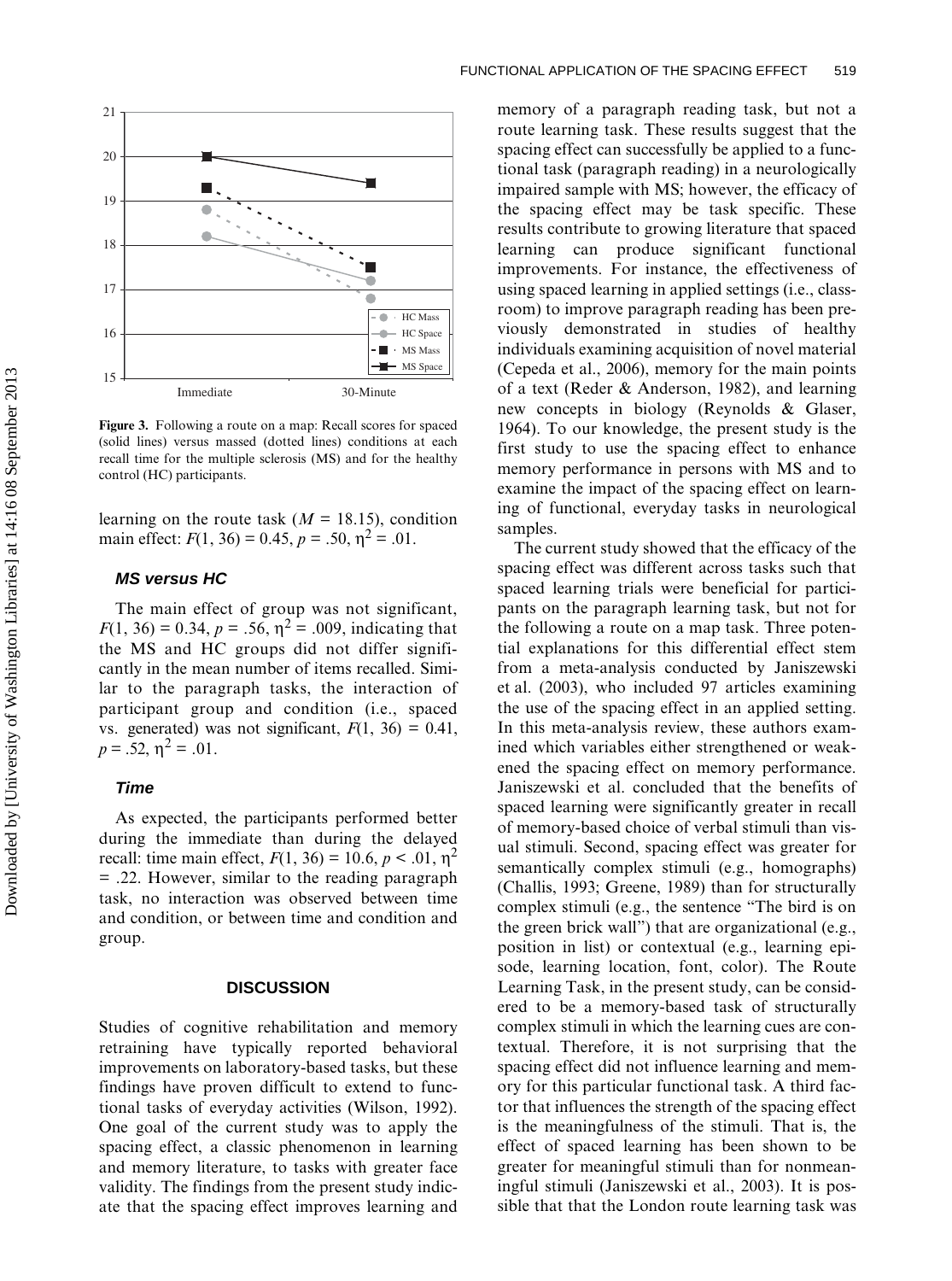less meaningful for persons in this study and may account for the lack of the spacing effect's impact on learning and memory of this task whereas the paragraphs were about real-life stories taken from the newspaper.

From a theoretical perspective, one theory proposed to underline the efficacy of the spacing effect is the "diminished processing theories." The diminished processing theories predict a weaker spacing effect for isolated stimuli (versus embedded stimuli) because it is easier to retrieve an isolated stimulus at the second presentation. Thus, processing at the second presentation is more of an automated process. The stimuli for both the paragraph and route learning tasks used in the present study are embedded. Thus, according to the diminished processing theories, both the paragraph and route learning tasks in the present study should show a robust spacing effect. However, the fact that a spacing effect was only observed in the paragraph task is inconsistent with a broad interpretation of the diminished processing theories of spaced learning.

There are several potential limitations of the present study. First, the tasks used in this study were designed specifically for this experiment. Thus, there are questions related to reliability and validity that were not addressed by the design of this study. However, it is important to note that also in rehabilitation settings therapists use tasks that have face validity in treatment and not necessary ecological validity. Second, there was significant variability in the performance on the route learning task (e.g.,  $M = 19.4$ ,  $SD = 6.4$ , for spaced trial, and  $M = 17.5$ ,  $SD = 7.3$ , for massed trial for the MS group), which diminished the likelihood of detecting what may have been a small but positive influence of the spacing effect on new learning. Third, the MS and HC groups differed on the amount of depressive symptomatology reported. One could hypothesize that depressive symptomatology had an effect on learning. However, because the current study employed a within-subjects design, each participant served as his/her own control; thus, depression is controlled in this type of design for the effect of distributed trials on learning. Third, the upper thresholds for the influence of the spacing effects on functional, more everyday tasks are not known. It is difficult to equate the challenges involved in performing the paragraph and route learning tasks, the least of which is because of their fundamental modality differences. One possible explanation for the differential effects between the paragraph and route learning tasks is task load. In other words, it is possible that the amount of information displayed in the route learning task was above some learning threshold for the spacing effect to be effective. Future spacing effect research on functional tasks could focus initially on applying very simple visuospatial tasks and incrementally increasing the difficulty. Despite these limitations, further study of the spacing effect on functional tasks is needed to determine the amount of information to be learned and/or the type of information, task(s), or skills that will most benefit from spaced learning method.

While there is still much left to learn about the optimal conditions for spaced learning to be effective, the present study has some important implications for cognitive rehabilitation in MS. The onset of MS typically occurs when individuals are most active and most productive in many aspects of their lives (Reingold, 1995). The impairments caused by MS usually lead to significant disruptions in persons' quality of life (QOL) and employment status (Neath, Roessler, McMahon, & Rumrill, 2007; Pompeii, Monn, & McCrory, 2005). Due to the significant relationship between cognitive/memory impairment, QOL, and employment status among individuals with MS, the treatment of deficits through strategies designed to improve new learning and memory could serve to significantly improve the QOL and community participation of individuals with MS. Therefore, the potential benefit of applying spaced learning during rehabilitation is significant, since it represents an important step towards designing unique treatment interventions that can be used to improve the learning of new functional tasks. Harnessed appropriately, the spacing effect could provide rehabilitation specialists with a potential tool that addresses deficits in new learning. While the efficacy of the spacing effect in enhancing memory performance is promising, its clinical utility in the rehabilitation of memory requires further research to examine variables such as the type of tasks learned, time between learning intervals, and what patient groups will gain the most benefit using this strategy.

> Original manuscript received 24 April 2008 Revised manuscript accepted 19 June 2008 First published online 11 August 2008

#### **REFERENCES**

- Barker-Collo, S. L. (2006). Quality of life in multiple sclerosis: Does information-processing speed have an independent effect? *Archives of Clinical Neuropsychology, 21*, 167–174.
- Beatty, W. W., Blanco, C. R., Wilbanks, S. L., Paul, R. H., & Hames, K. A. (1995). Demographic, clinical, and cognitive characteristics of multiple sclerosis patients who continue to work. *Journal of Neurologic Rehabilitation, 9*, 167–173.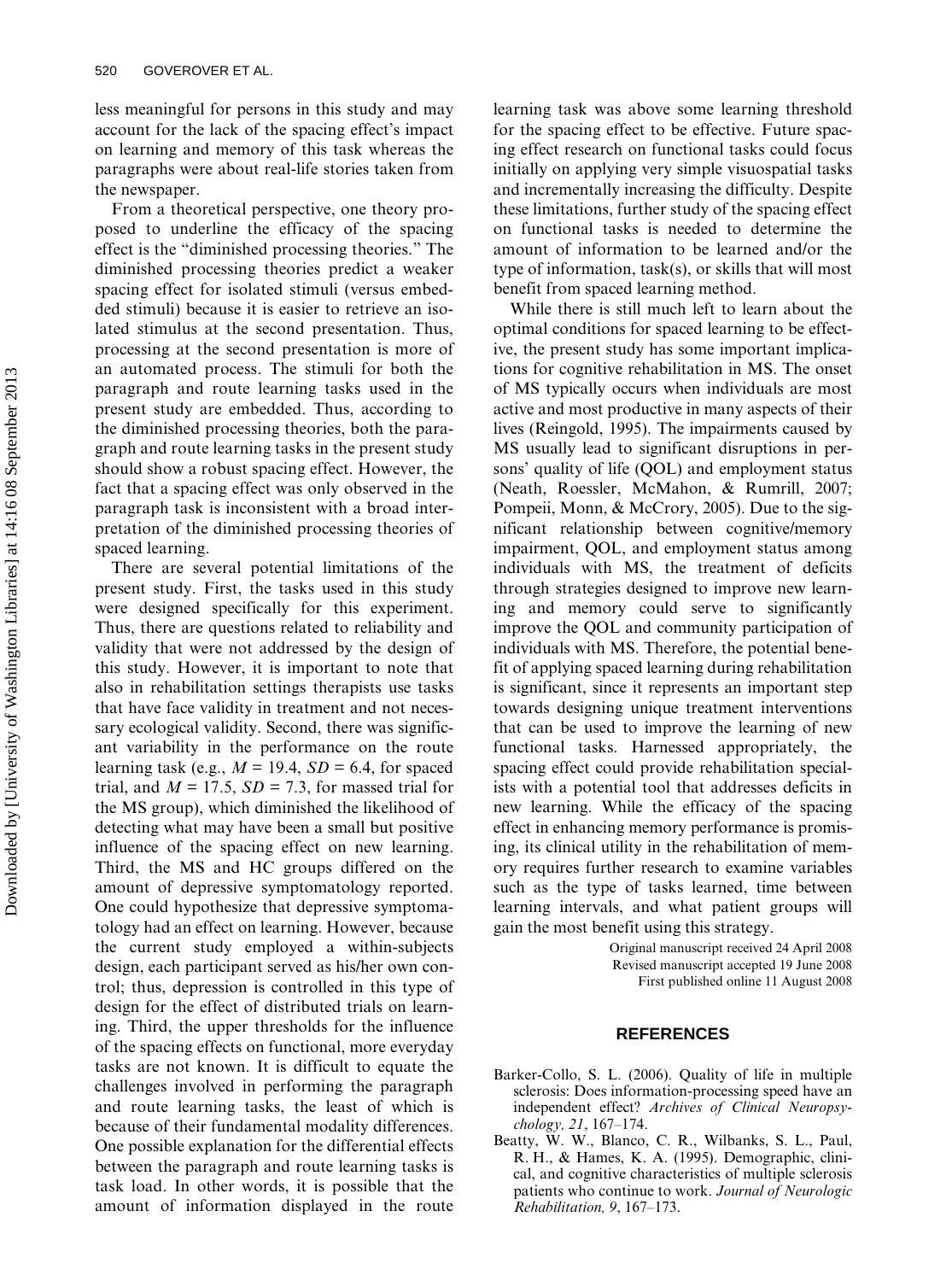- Bobholz, J. A., Rao, S. M., Lobeck, L., Elsinger, C., Gleason, A., Kanz, J., et al. (2006). fMRI study of episodic memory in relapsing-remitting MS: Correlation with T2 lesion volume. *Neurology, 67*, 1640–1645.
- Braun, K., & Rubin, D. C. (1998). The spacing effect depends on an encoding deficit, retrieval, and time in working memory: Evidence from once-presented words. *Memory, 6*, 37–65.
- Camp, J. C., Foss, J. W., Stevens, A. B., & O'Hanlon, A. M. (1996). Improving prospective memory task performance in persons with Alzheimer's disease. In M. Brandimonte, G. O. Einstein, & M. McDaniel (Eds.), *Prospective memory: Theory and applications* (pp. 351–367). Mahwah, NJ: Lawrence Erlbaum Associates.
- Cepeda, N. J., Pashler, H., Vul, E., Wixted, J. T., & Rohrer, D. (2006). Distributed practice in verbal recall tasks: A review and quantitative synthesis. *Psychological Bulletin, 132*, 354–380.
- Cermack, L. S., Verfaellie, M., Lanzoni, S., Mather, M., & Chase, K. A. (1996). Effect of spaced repetitions on amnesia patients' recall and recognition performance. *Neuropsychology, 10*, 219–227.
- Challis, B. H. (1993). Spacing effect on cued-memory tests depend upon level of processing. *Journal of Experimental Psychology, Learning, Memory, and Cognition, 19*, 389–396.
- Delis, D. C., Kaplan, E., & Kramer, J. H. (2000). *Delis– Kaplan Executive Function System.* San Antonio, TX: The Psychological Corporation.
- Delis, D. C., Kramer, J. H., Kaplan, E., & Ober, B. A. (1987). *California Verbal Learning Test: Research Edition* (Version I). San Antonio, TX: Psychological Corporation.
- DeLuca, J., Berbieri-Berger, S., & Johnson, S. K. (1994). The nature of memory impairments in multiple sclerosis: Acquisition versus retrieval. *Journal of Clinical and Experimental Neuropsychology, 16*, 183–189.
- DeLuca, J., Gaudino, E. A., Diamond, B. J., Christodoulou, C., & Engel, R. A. (1998). Acquisition and storage deficits in multiple sclerosis. *Journal of Clinical and Experimental Neuropsychology, 20*, 376–390.
- Donovan, J. J., & Radosevich, D. J. (1999). A metaanalytic review of the distribution of practice effect. *Journal of Applied Psychology, 84*, 795– 805.
- Drew, M., Tippett, L. J., Starkey, N. J., & Isler, R. B. (2008). Executive dysfunction and cognitive impairment in a large community-based sample with multiple sclerosis from New Zealand: A descriptive study. *Archives of Clinical Neuropsychology, 23*, 1–19.
- Ebbinghaus, H. (1964). *Memory: A contribution to experimental psychology.* New York: Dover. (Original work published 1885)
- Finlayson, M., Impey, M. W., Nicolle, C., & Edwards, J. (1998). Self care, productivity and leisure limitations of people with multiple sclerosis in Manitoba. *Canadian Journal of Occupational Therapy*, *65*, 299–308.
- Gaudino, E., Chiaravalloti, N., DeLuca, J., & Diamond, B. J. (2001). A comparison of memory performance in relapsing-remitting, primary-progressive and secondary progressive multiple sclerosis. *Neuropsychiatry, Neuropsychology and Behavioral Neurology, 14*, 32–44.
- Goetti, B. P. (1996). The spacing effect in aircraft recognition. *Human Factors, 38*, 34–49.
- Greene, R. L. (1989). Spacing effects in memory: Evidence for a two-process account. *Experimental Psychology: Learning, Memory, and Cognition, 15*, 371–377.
- Hillary, F. G., Schultheis, M. T., Challis, B. H., Millis, S. R., Carnevale, G. J., Galshi, T., et al. (2003). Spacing of repetitions improves learning and memory after moderate and severe TBI. *Journal of Clinical and Experimental Neuropsychology, 25*, 49–58.
- Hintzman, D. L., & Rogers, M. K. (1973). Spacing effects in picture memory. *Memory and Cognition, 1*, 430–434.
- Janiszewski, C., Noel, H., & Sawyer, A. G. (2003). A meta-analysis of the spacing effect in verbal learning: Implications for research on advertising repetition and consumer memory. *Journal of Consumer Research, 30*, 138–149.
- Kahana, M. J., & Greene, R. L. (1993). Effects of spacing on memory for homogenous lists. *Journal of Experimental Psychology: Learning, Memory, and Cognition, 19*, 159–162.
- Kahana, M. J., & Howard, M. W. (2005). Spacing and lag effects in free recall of pure lists. *Psychonomic Bulletin & Review, 12*, 159–164.
- Krug, D., Davis, T. B., & Glover, J. (1990). Massed versus distributed repeated reading: A case of forgetting helping recall? *Journal of Educational Psychology, 82*, 366–371.
- Mammarella, N., Russo, R., & Avons, S. E. (2002). Spacing effects in cued-memory tasks for unfamiliar faces and nonwords. *Memory & Cognition, 30*, 1238–1251.
- Neath, J., Roessler, R. T., McMahon, B. T., & Rumrill, P. D. (2007). Patterns in perceived employment discrimination for adults with multiple sclerosis. *Work, 29*, 255–274.
- Nyenhuis, D. L., Luchetta, T., Yamamoto, C., Terrien, A., Bernardin, L., Rao, S. M., et al. (1998). The development, standardization, and initial validation of the Chicago Multiscale Depression Inventory. *Journal of Personality Assessment, 70*, 386–401.
- Pompeii, L., Monn, S. D., & McCrory, D. C. (2005). Measures of physical and cognitive function and work status among individuals with multiple sclerosis: A review of the literature. *Journal of Occupational Rehabilitation, 15*, 69–84.
- Poser, C. M., Paty, D. W., Scheinberg, L., McDonald, W. I., Davis, F. A., Ebers, G. C., et al. (1983). New diagnostic criteria for multiple sclerosis: Guidelines for research protocols. *Annals of Neurology*, *13*, 227–231.
- Reder, L. M., & Anderson, J. R. (1982). Effects of spacing and embellishment on memory for the main points of a text. *Memory & Cognition, 10*, 97–102.
- Reingold, S. C. (1995). The new partnership in multiple sclerosis: Relations with industry [Editorial]. *Multiple Sclerosis, 1*, 141–142.
- Reynolds, J. H., & Glaser, R. (1964). Effects of repetition and spaced review upon retention of a complex learning task. *Journal of Educational Psychology, 55*, 297–308.
- Russo, R., Parkin, A. J., Taylor, S. R., & Wilks, J. (1998). Revising current two-process accounts of spacing effects in memory. *Journal of Experimental Psychology: Learning, Memory, & Cognition, 24*, 161–172.
- Shevil, E., & Finlayson, M. (2006). Perceptions of persons with multiple sclerosis on cognitive changes and their impact on daily life. *Disability and Rehabilitation, 28*, 779–788.